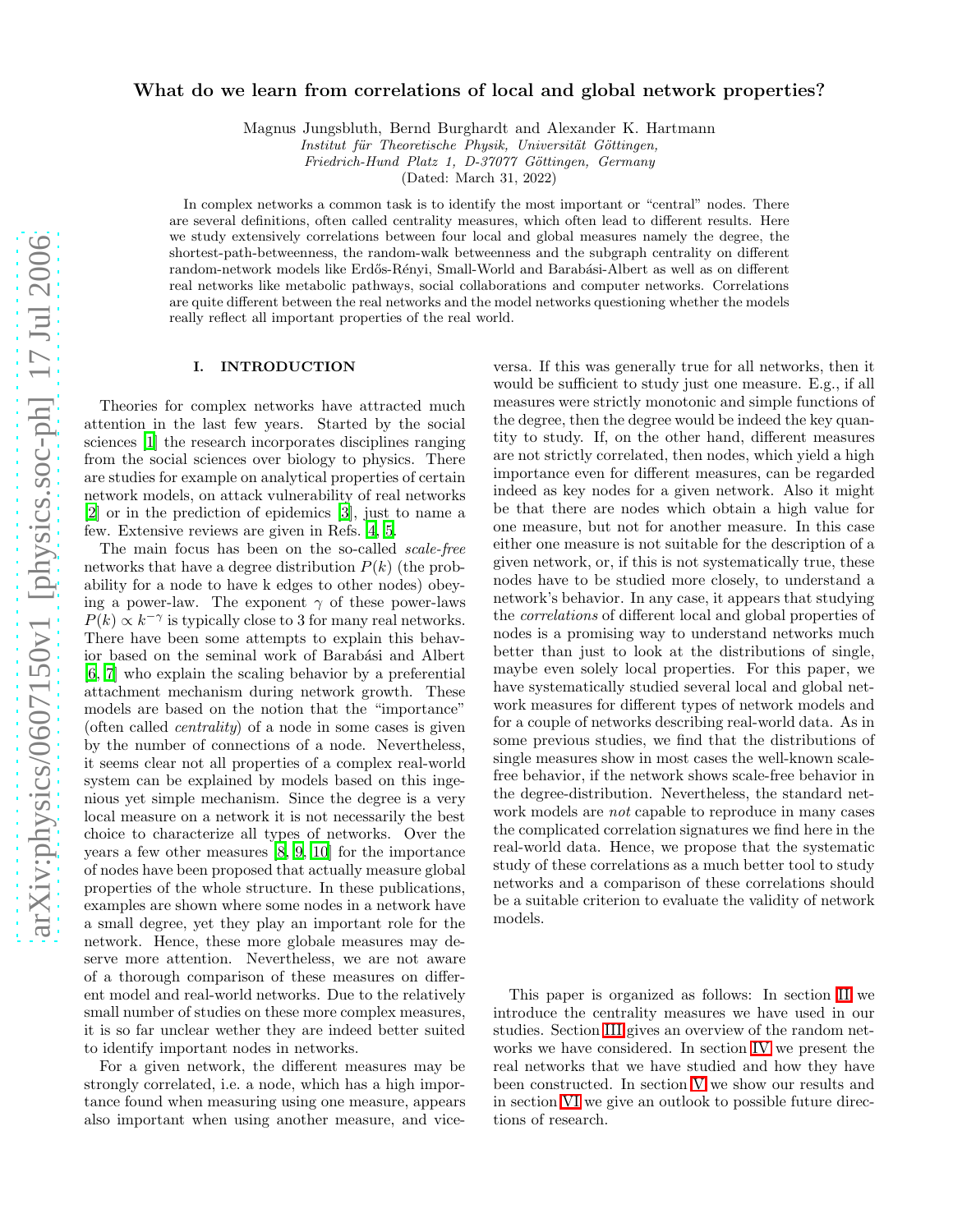### II. CENTRALITY MEASURES

<span id="page-1-0"></span>In mathematical language a network (also often called graph) is a pair  $G = (V, E)$  consisting of a discrete set of nodes (also called vertices) V and a discrete set of edges  $E \subset V \times V$ . We are only interested in undirected networks and therefore an edge  $e = \{i, j\}$  is a 2-set of nodes containing the two nodes  $i, j$  connected by the edge. A component of a network is a subset of nodes with the following properties: Each node is reachable from each other node via some path (i.e. a directly connected sequence) of edges and it is impossible to add another node from V without breaking the first requirement. In that sense it is a maximal subset. A network may consist of more than one component but we are mainly interested in those networks that consist of one component. Networks with more that one component can be decomposed into a set of smaller one-component networks. In the following  $n = |V|$  denotes the number of nodes and  $m = |E|$ denotes the number of edges. We assume that there is an arbitrary but fixed order on the set of nodes so you can enumerate them. Each node has therefore a natural index.

The most prominent centrality measure of a network is the so called degree, which is the number of edges incident to a node, i.e. it's number of neighbors. It can be calculated in  $O(1)$  if an appropriate network representation is used. The degree has been used very often to describe the importance of a node. For example for computer networks, where the computers are represented by nodes and the physical network connections by links, routers and servers, which play a central role in these systems, are connected to many other computers. Hence, networks are often characterized by their degreedistribution. The class of scale-free networks, that is networks with a power-law distribution, has been in the focus of interest because many real-world networks reveal a scale-free degree distribution.

On the other hand, the degree is just a local measure of the centrality of a node. For example in a motor-way network, where the nodes represent junctions and the edges represent routes, there can be very important junctions, which only connect few routes, but a breakdown of one of these junctions leads to a major traffic congestion. Hence, other measures have been introduced, which are intended to reflect to global importance of the nodes for a network.

A measure of centrality that takes advantage of the global structure of a network is the shortest-path betweenness or simply *betweenness* of a node *i*, which is defined as the fraction of shortest paths between all possible pairs of nodes of the network that pass through node  $i$ . Let  $g_i^{(st)}$  be the number of shortest-paths between node s and t running through node i and  $n^{(st)}$  the total number of shortest-paths between s and t. Then the betweenness  $b_i$ for node  $i$  is given by

$$
b_i = \frac{2 \cdot \sum_{s < t} g_i^{(st)} / n^{(st)}}{n(n-1)}
$$

The normalization  $n(n-1)/2 = \sum_{s \leq t} 1$  ensures that the value of the betweenness is between zero and one. This measure has been introduced in social sciences (see [\[8](#page-8-7)] and [\[11](#page-8-10)]) quite a while ago. The algorithm we use to calculate the betweenness is presented in Ref. [12](#page-8-11) and has a time-complexity of  $O(mn)$ . That means this algorithm can handle rather large networks really efficiently.

The logical background of the betweenness is that the flow of information, goods, etc., depending on the type of network, can be in some way directed in a deterministic way. In particular the full network structure must be known for each decision. Nevertheless, e.g. if all people decide to take the same single shortest route to the center of a city, this might result in a large value of the overall travelling times. Also, there may be networks, e.g. social networks, the nodes representing persons and the edges representing personal relations, where the information flow is not controlled externally or deterministically and the full network structure is not known to all players. A recent proposal for the so called random-walk betweenness (RDW betweenness) by Newman [\[9\]](#page-8-8) models the fact that individual nodes do not "know" the whole structure of the network and therefore a global optimum assumption is not very convincing. Within this approach, random walks through the network are used as a basis for calculating the centrality for each node: The randomwalk betweenness of a node  $j$  is the fraction of random walks between node s and node t passing through j averaged over all possible pairs of source node s and target node t. Loops within the random walks are excluded by using probability-flows for calculating the actual RDW betweenness. After a simple calculation [\[9](#page-8-8)] one arrives at an algorithm, which looks like as follows:

1. Construct the adjacency matrix A and the degree matrix D

$$
A_{ij} = \begin{cases} 1, & \text{iff edge } \{i, j\} \text{ exists} \\ 0, & \text{else} \end{cases}
$$

$$
D_{ij} = \begin{cases} k_j = \sum_{i'} A_{i'j}, & i = j \\ 0, & \text{else} \end{cases}
$$

- 2. Calculate the matrix D A
- 3. Remove the last row and column, so the matrix becomes invertible (any equation is redundant to the remaining ones)
- 4. Invert the matrix, add a row and a column consisting of zeros and call the resulting matrix T

Note that so far the calculated quantities do not depend on i or s, t. Now the random-walk betweenness  $b_i$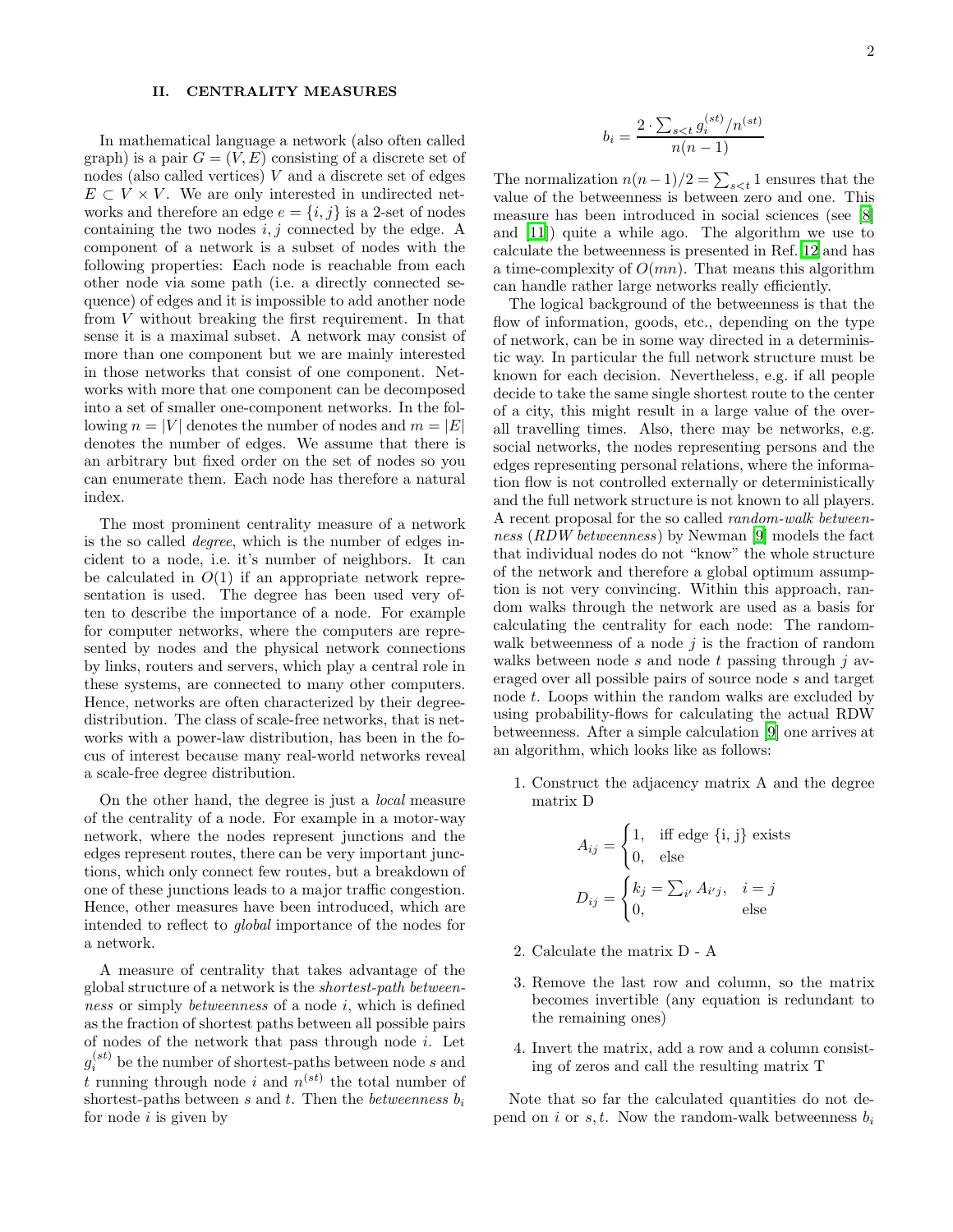for node  $i$  can be calculated by

$$
b_i = \frac{2\sum_{s
$$

where

$$
I_i^{st} = \frac{1}{2} \sum_j A_{ij} |T_{is} - T_{it} - T_{js} + T_{jt}|
$$

if  $i \neq s$  and  $i \neq t$  and  $I_i^{st}$  equal to one if i is equal to  $s$  or  $t$ . Note that although the RDW betweenness is based on a random quantity, its calculation is not at all random. Hence, any scatter observed in the data is due to the networks structure not due to fluctuations of the measurement. It is possible to implement the calculation of the RDW betweenness with time-complexity  $O((m+n)n^2)$ . The drawback is the considerable amount of computer memory needed since this algorithm uses a adjacency matrix and other matrices of the same dimension. Hence the memory consumption has the order  $O(n^2)$ . Sparse-matrix methods could make the situation better since most networks have sparse adjacency matrices but that would worsen the time-complexity which is not desirable.

The fourth measure we use within this study is the sub*graph centrality* [\[10](#page-8-9)]  $(SC)$ , which is based on the idea that the importance of a node should depend on its participation in local closed walks where the contribution gets the smaller the longer the closed walk is. The number of closed walks of length k starting and ending on node i in the network is given by the local spectral moments  $\mu_k(i)$ of the networks adjacency matrix A which are defined as

$$
\mu_k(i) = (A^k)_{ii}
$$

The definition of the  $SC$  for node i is then given by

$$
C_S(i) = \sum_{k=0}^{\infty} \frac{\mu_k(i)}{k!}
$$

Albeit it is possible to directly calculate the series directly it would not be overly efficient to do so. It is shown in [\[10\]](#page-8-9) that it is possible to alternatively calculate the adjacency matrix's eigenvalues  $\lambda_i$  and an orthonormal base of eigenvectors  $v_i$  for a network. Then the subgraph centrality  $C_s$  for node i can then be calculated via

$$
C_S(i) = \sum_{j=0}^{n} [(v_j)_i]^2 e^{\lambda_j}.
$$

This measure generally generates values with high order of magnitude and is not in some way limited. We tried to normalize with  $C_s(1)$  of a fully connected graph with the same number of vertices (all vertices are equal so every vertex has the same subgraph centrality), but this gave us values beyond machine precision for graphs larger than 5000 vertices, i.e. even much larger than the values we observed for the networks under consideration. Hence, we used the non-normalized values.

### III. RANDOM-NETWORK MODELS

<span id="page-2-0"></span>We compared the different measures on different random-network models, namely the Erdős-Rényi (ER) model [\[13](#page-8-12), [14](#page-8-13), [15](#page-8-14)], the Small-World (SW) model [\[16](#page-8-15), [17](#page-8-16), [18\]](#page-8-17) and the Barabási-Albert  $(BA)$  model  $[6, 7]$  $[6, 7]$  $[6, 7]$ . The ER model consists of random networks of a fixed number of nodes  $n$  and for each pair of nodes an edge is added with probability p. The degree distribution of this model is Poissonian.

The SW model is also characterized by a fixed number of nodes n, but here the nodes a placed on a regular grid. An instance is generated in two steps. First, each node is connected to its k nearest neighbors. In the second step, each edge is reconnected to one random node with probability p (i.e. the other node remains). Most SW networks studied are based on a one-dimensional grid with periodic boundary conditions, i.e. the nodes are ordered on a circle. The degree distributions of these networks interpolates between a delta peak at k for  $p = 0$  and the Poissonian distribution for  $p \to 1$ .

The BA model is the only growth model studied here. In this case the networks are created by a so called preferential attachment mechanism. Each generated random network starts with m nodes and new nodes are added consecutively, one after the other. A new node is immediately connected to exactly  $m$  of the already existing nodes, which are chosen randomly. The higher the degree  $k$  of an existing node the bigger is the chance that it is selected as neighbor. Hence, the probability for a node i to get selected is given by its degree  $k_i$  divided by the sum  $\sum_j k_j$  of all degrees of all currently existing nodes of the network. To efficiently generate these networks we used a list, where each node i is contained  $k_i$ -times. For each newly added node we select  $m$  different elements randomly from the list and connected them to the new node. The resulting degree distribution follows a powerlaw with exponent  $\gamma = 3$  [\[24\]](#page-8-18) in the limit of large degrees (in the tail of the distribution).

It is also possible to get different exponents in the tail by adding a certain offset  $k_0$  to the probability of selecting a certain vertex, so the total probability goes as  $k + k_0$ . This yields an exponent of  $\gamma = 3 + k_0/m$  [\[5](#page-8-4)] in the tail of the distribution.  $k_0$  may be explicitly negative as long as it is  $-m < k_0 < \infty$ .

For all random-networks we prohibited parallel edges between two nodes and self-loops, i.e. for the BA model, each node i can be selected from the list only once. Additionally we extracted the largest component for the ER networks and the SW networks. Note that the BA model generates fully connected networks.

### IV. REAL NETWORKS

<span id="page-2-1"></span>It is well known that the models presented in the last section are able to reproduce some of the characteristics of real-world networks. The most realistic models for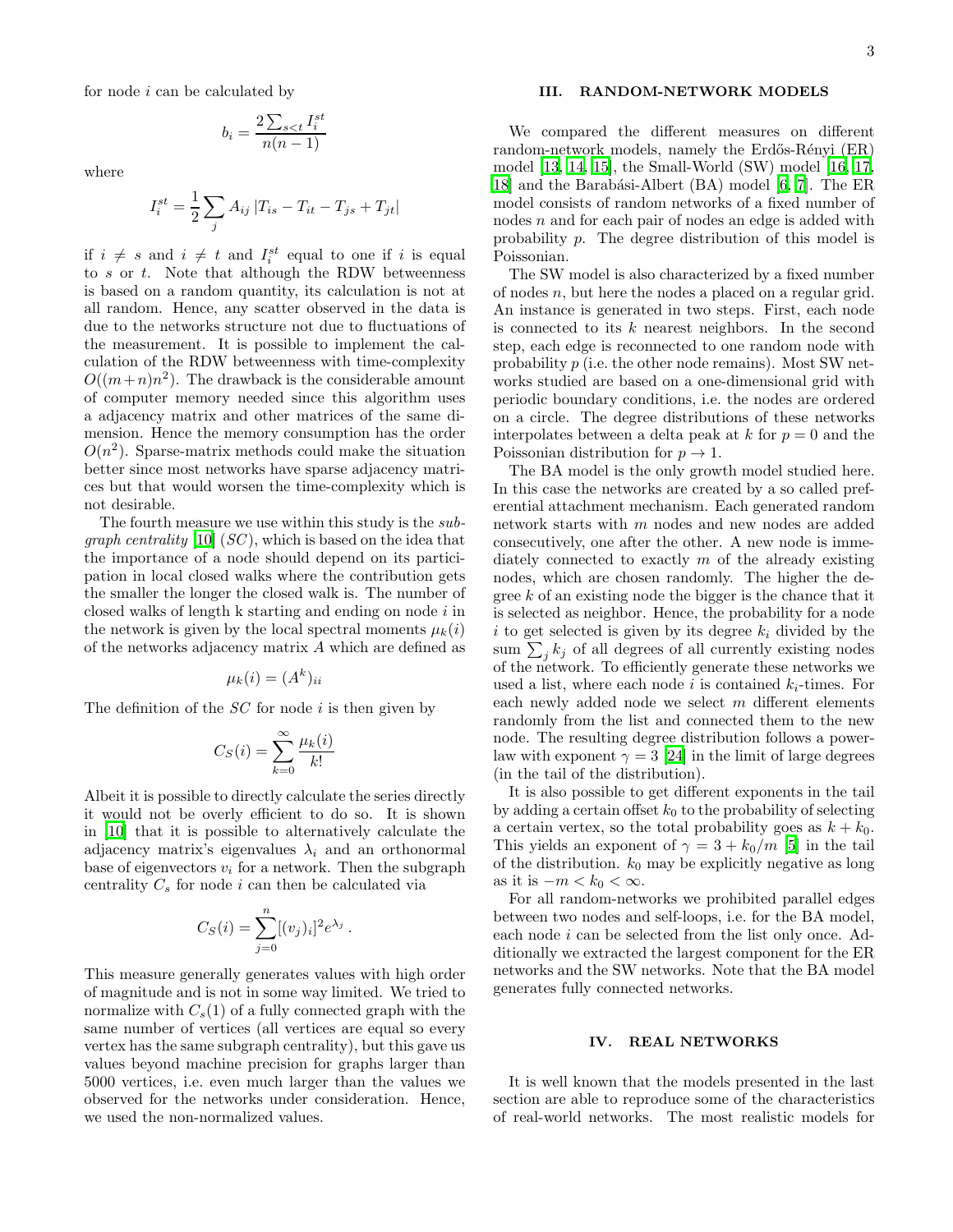many applications are the BA model and related models based on growth mechanisms, which reproduce the power-law behavior of the distributions of the degree and some other centrality measures [\[4,](#page-8-3) [5](#page-8-4)]. As indicated above, we propose in this paper to go beyond measuring distributions of local or global properties, by considering correlations between different measures. Hence, to investigate whether these most common models are also able to reproduce these complex characteristics of real-world networks, we have to compare with the results of at least some real-world networks.

We took data from publically available databases, as given below. In all cases, we treated the network as undirected, unweighted network. This in some cases not a good model but to examine all the networks in exactly the same way, we have chosen to do so. In all cases, where the networks consisted of more than one component, we only used the largest component of the network, since especially the random-walk betweenness is not defined properly on a network having more than one component. Additionally we eliminated all self-loops (edges connecting the same node) and parallel edges in the real-world networks, if present.

We have studied the following five networks.

- Protein-protein interaction in Yeast (PIN) The data was obtained from the COSIN database [\[19\]](#page-8-19). In the PIN network each node represents a certain protein and an edge is placed between them if there has been an observation of an interaction between the two proteins in one of various experiments.
- Metabolic pathways [\[20](#page-8-20)] of the E. Coli bacteria (ECOLI) The ECOLI network was obtained by using the API of the KEGG [\[21](#page-8-21)] database plus using the file "'reaction.lst"' from the KEGG LIG-AND database. The latter is needed to separate the educts and the products of a reaction, since the API only outputs which compounds are involved in the reaction. All compounds that are catalyzed in any way by enzymes of the E. Coli are used as nodes and an edge is placed between two nodes if there exists a reaction which has one compound on one side of the reaction and the other compound on the other side.
- Collaboration network of people working in computational geometry (GEOM) In the GEOM network obtained from Ref. [22,](#page-8-22) each node represents an author from the Computational Geometry Database with an edge between two authors if they wrote an article together.
- Network of autonomous systems  $(AS)$  The AS network is a computer network extracted via trace routes from the Internet containing routers as nodes and real-world connections between them as edges (in fact virtual connections since the router's known hosts table determines which nodes can be

reached from a given point in the network). The data for AS was obtained also from the COSIN database [\[19](#page-8-19)].

# • Network of actors collaboration (AC-TORS)

The data was obtained from the Internet Movie Data Base [\[27\]](#page-8-23). Nodes represent actors. Since the database is very huge, we restricted our study to films from the UK after 2002. Nodes are connected by an edge, if the corresponding actors appear in the same film.

Unfortunately, the ACTORS network did not yield meaningful results because the underlying data was quite "noisy": In movies with a lot of actors listed in the data base, even the less important parts get a high connectivity. Thus, we observed for all measures given above a large scatter of the data points and very small correlations between them. Furthermore, we doubt that defining a network of actors in this way is meaningful, because usually it is not the actors who decide with whom they interact in a film, but the producers who select the actors. Therefore we do not show here any plots for this network type.

Note that all networks created in this way are of size less than 10.000 nodes, which allows to compute the measures defined in Sec. [II](#page-1-0) easily.

#### V. RESULTS

<span id="page-3-0"></span>For all random models we have used a graph size of  $n = 2000$  nodes and drew 100 representatives from the ensemble of possible networks. After calculating the four different measures for each network, we averaged over all representatives to get smooth distributions for each measure and network-type. For the real networks we just calculated all measures for each given network, clearly no average can be performed here.

Since we consider four types of measures we can calculate 6 types of measure1-measure2 correlation plots for each graph model and each real-world graph. Since we have studied the three different graph ensembles for several values of the parameters, e.g. for the edge probability p, this is totalling in several hundred possible plots. Many of these plots show strong correlations between the two quantities considered and give no qualitative information beyond that. Hence, we restrict ourselves here to the most interesting cases, which keeps also the length of the paper reasonable.

All Erdős-Rényi networks, where we performed the analysis always for the largest component, show high almost linear correlations between any two measures (not shown) for all probabilities  $p \in {0.05, 0.10, 0.15}$  we have investigated. The data points of any measure1-measure2 correlation plot lie on the data points of the averaged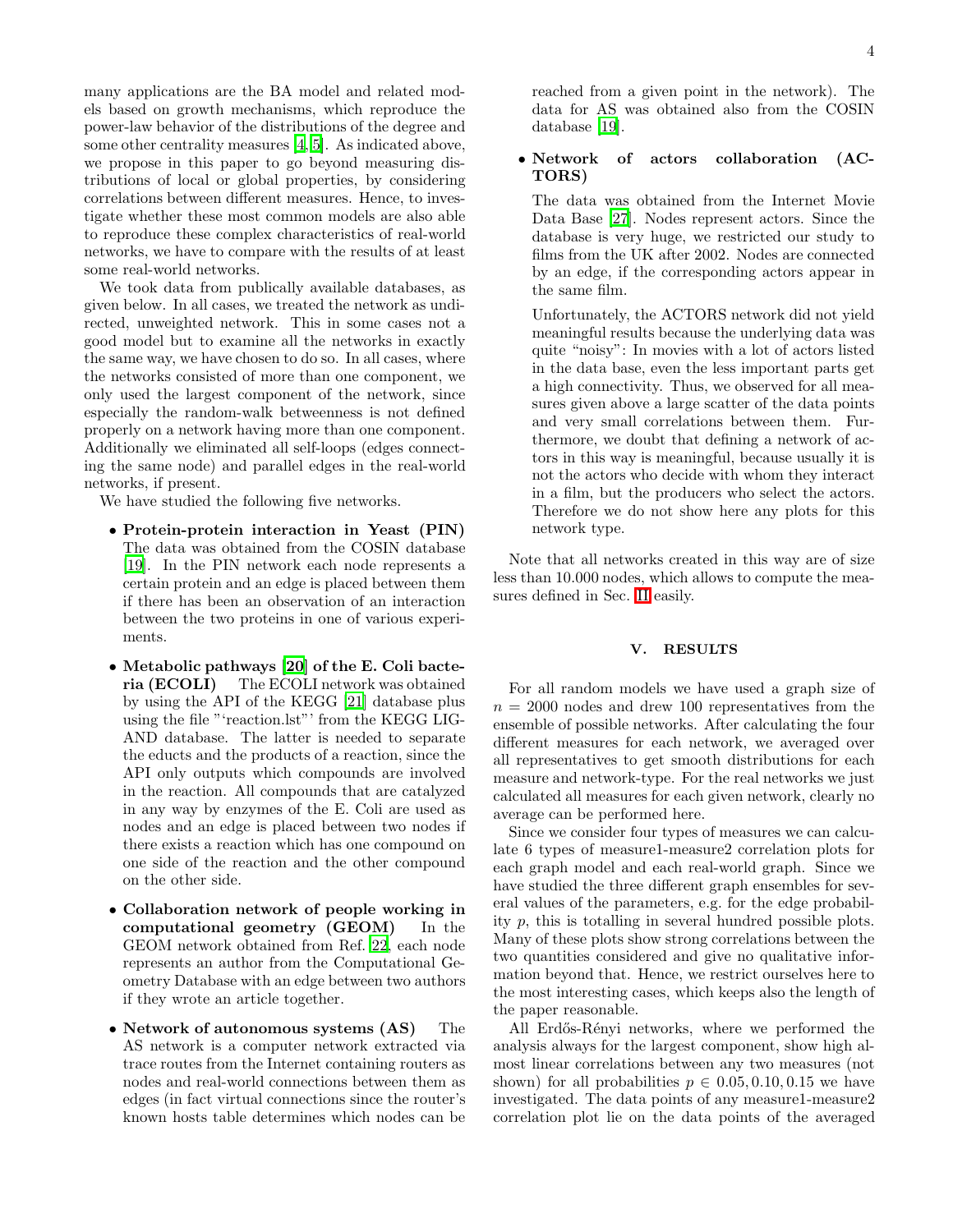

<span id="page-4-0"></span>FIG. 1: Correlation of betweenness and RDW betweenness for 100 ER-networks with  $p = 0.10$  and  $n = 2000$ .

ensemble. This seems to indicate that indeed different measures are equivalent to each other and that, in order to characterize how important different nodes are, it might be sufficient to look at the degree, which is a local quantity and simple to calculate. Note that the ER model is the most simple model considered here, and below we will find examples, in particular for real networks, which exhibit a much more complex behavior. Nevertheless, even the ER networks show a behavior in one case, which appears to be very strange. We observe some sort of clustering in the the correlation-plot of betweenness against RDW betweenness as can be seen in the scatter plot over all instances in Fig. [1](#page-4-0) for the large edge probability  $p = 0.1$ . It seems that there are essentially two types of nodes belonging to two different correlation functions. Note that this splitting into two different behaviors is more dominant the higher the edge-probability p of the generated networks is, i.e. the more likely it is that each graph of the ensemble consists only of one component. In particular for graphs with small average degrees up to 50, this behavior is hardly visible. So far, we do not understand this kind of symmetry breaking. Since the two measures are identical on star-networks and the random walk betweenness generally gives higher higher scores for nodes that lie slightly off shortest paths in the network, such local irregularities might be an explanation for this behavior.

For the Small-World model we have studied values  $k = 8, 16, 24$  and  $p = 0.05, 0.10, 0.15$ . We observe usually moderately high correlations, but lower than for the ER model (not shown directly, see below). For the degree-RDW betweenness correlation, the data points are not uniformly distributed, similar to the betweenness-RDW betweenness we have shown for the ER graphs above. This can be seen here better when looking at the correlation using a three-dimensional plot of impulses, rather than a scatter plot, see Fig. [2.](#page-4-1) The "'oscillation"' that can be observed is also consistently present in the over-



<span id="page-4-1"></span>FIG. 2: Correlation of degree and RDW betweenness for 100 SW-networks with  $p = 0.05$ , 8 nearest neighbors and  $n = 2000$ with corresponding RDW betweenness distribution.

all distribution of the RDW betweenness (averaged over all degrees). Hence, here also two types of vertices seem to be present, but the distinction is weaker than above. Even for very small probabilities (i.e.  $p = 0.0001$ ,  $n = 2000, k = 8$ ) the two peaks are visible though they are very close together. The gap between the two peaks gets larger the higher the rewiring probability  $p$ . Here, the difference seems to be strongly related to the rewiring of the nodes, because for the case  $k = 8$ , i.e. the degree of the corresponding  $p = 0$  network, the two peaks in the distributions are most clearly separated. Even



<span id="page-4-2"></span>FIG. 3: A SW-network with ten nodes. The numbers indicate the random-walk betweenness of a node. The node with a newly gained edge by rewiring obtains a much higher value than the others, while the node which lost an edge obtains a much lower value.

for very small network sizes like 20 nodes, it is possible to see two different peaks. Consider for example the 20 node network shown in Fig. [3,](#page-4-2) where just one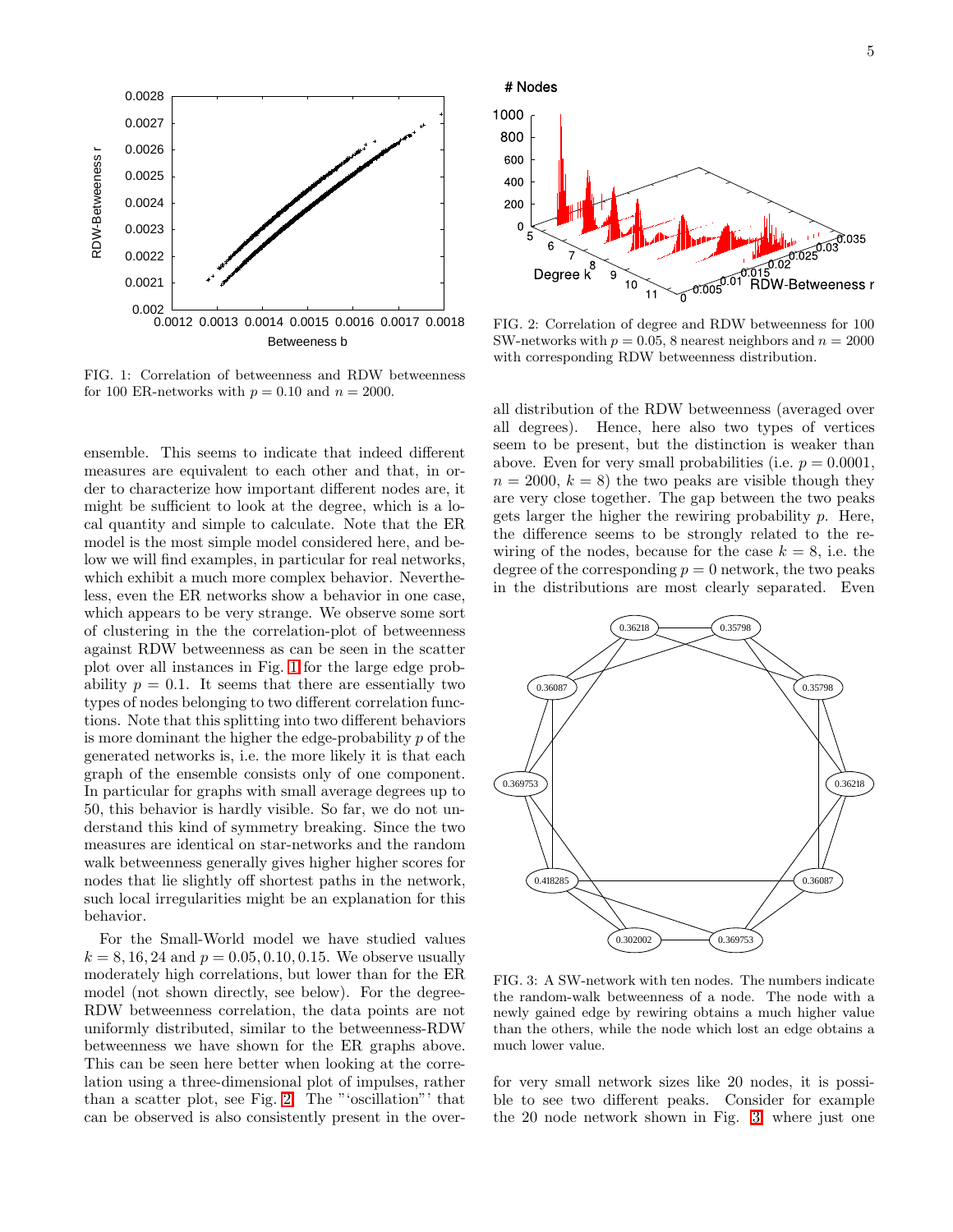edge has been rewired. The node with the highest value for the random-walk betweenness is the one that gained an additional edge by re-wiring. It is also visible that nodes with the same degree get different values for the RDW-Betweenness, which become smaller with growing distance to the most important node. This explains why the peaks get smeared out: It is because the nodes that get new edges influence those nodes that stay the same from a degree point of view. In general even nodes that keep their degree constant but gain crosslinks to high RDW betweenness nodes get a similarly high RDW betweenness. So one explanation of the peaks would be that the lower peak is a smeared out version of the one-value peak before rewiring and the the peak for higher RDW betweenness values appears because rewired nodes get a much higher RDW betweenness.



<span id="page-5-0"></span>FIG. 4: Correlation of degree and RDW betweenness for 100 BA networks with  $m = 8$  and  $n = 2000$ .

The Barabási-Albert networks, where we have studied values  $m \in 8, 16, 24$ , show again almost linear correlations for all combinations of measures. Nevertheless, the correlations were not as clear as for the Erdő-Rényi networks, i.e. we observed a much larger scattering of the data, but in the same order of magnitude as for the SW graphs. An example can be seen in Fig. [4.](#page-5-0) Here, we did not observe any particular strange correlation for any combination of measures, in contrast to the other two models.

Hence, to summarize the study of the correlations for the random graphs (results for the distributions, in particular exponents in case of power-law behavior, see below), we find most of the time a strong correlation between all different centrality measures, hence the degree is almost sufficient to characterize the importance of a node. This statement is certainly not true for many networks based on real-world data, as we will see next.

The AS network exhibits a positive correlation for all combinations of measures. Nevertheless, the results show some aspects of the behavior which is strongly different from the networks models discussed previously. E.g. a



<span id="page-5-1"></span>FIG. 5: Correlation of betweenness and RDW betweenness for the AS network.

scatter plot of betweenness against RDW betweenness is shown in Fig. [5.](#page-5-1) One can see that the scatter of the data points appears is always very small. This indicates that the fluctuations generated by the local structure around a node are always of the same order of magnitude, irrespectively of the absolute value of a quantity. Furthermore, even more interestingly, we observe that almost all data points obey the inequality  $r > b$ . So far we do not have an explanation for this effect, which is not present in the data for the network models.

The calculations on the PIN network presented high correlations on all combinations of measures (not shown) except the degree-SC correlation plot, see Fig. [6\(a\).](#page-6-0) Here you can see two "'branches"' that contain the data points. Thus, there are two types of vertices. For one type, the number of closed walks increases exponentially with the degree. This is the behavior, we have for complete (sub-) graphs (cliques), i.e. where each protein interacts with each other member of the (sub-) graph. On the other hand, there are proteins, where the participation in closed walks does not increase at all with the degree, which means that these proteins, although possibly with a large number of interacting partners, participate nevertheless only loosely in the overall interaction network. Note that for large degrees, there seem to be even proteins, which interpolate between the two limiting behaviors. This behavior is quite the different to what you find with for example for the BA networks and it is a hint that the structure of this network cannot be modeled with BA networks although it degree distribution, which we have measured as well (see below), is still scale-free. To illustrate this we tried to fit a BA network's degree distribution as good as possible to the degree distribution of the PIN network and found the best fit for  $m = 2$  and  $k_0 = -1$ , although the BA networks for these parameters have generally a smaller maximum degree than the PIN network. As you can see in Fig. [6\(b\)](#page-6-1) the correlation plots look completely different. For different values of m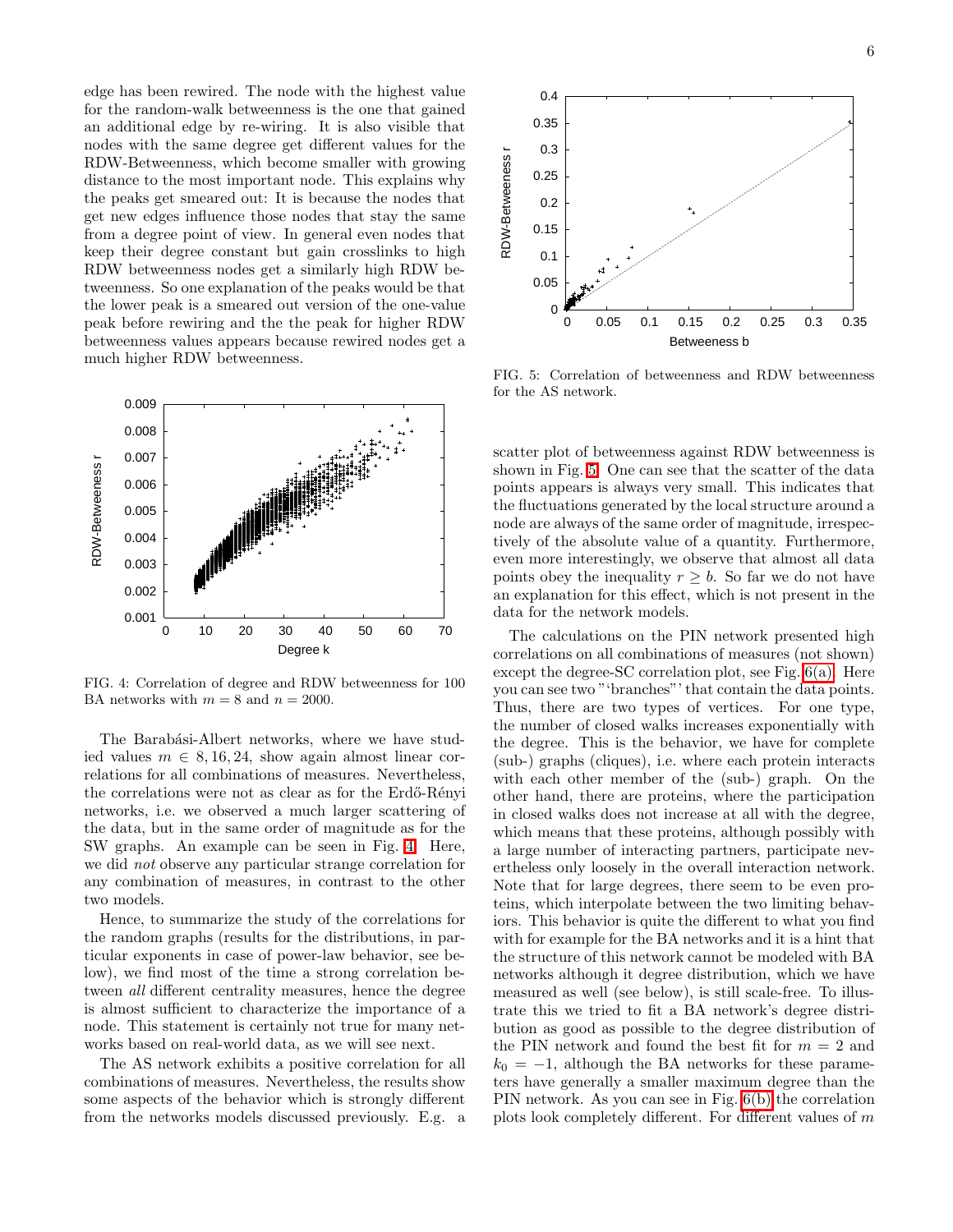<span id="page-6-0"></span>

(b) A BA network with similar degree-distribution.

<span id="page-6-1"></span>FIG. 6: Comparison of degree-SC correlation between BA-Model and PIN-network

and  $k_0$  the scales of the axes change (especially the SC yields much higher values in the same order of magnitude as the PIN network) but the generally behavior is consistent. A model for such an interaction network would have to take the existence of two types of proteins into account, resulting in two different rules for the creation of the nodes. In a recent study of the PIN network [\[26](#page-8-24)] which also uses a few centrality measures it is found that high subgraph centrality is a better hint for essential proteins than for example the degree. Thus it fits nicely to our result that the degree and subgraph centrality are not strongly correlated in this case.

For the GEOM network the measure1-measure2 correlation plots show a quite scattered behaviour, i.e. much smaller correlations than seen in the network models, see e.g. Fig. [7.](#page-6-2) Here we also observe the  $r \geq b$  feature in



<span id="page-6-2"></span>FIG. 7: Correlation of degree and RDW betweenness for the GEOM network.



<span id="page-6-3"></span>FIG. 8: Correlation of betweenness and RDW betweenness for the GEOM network.

the betweenness-RDW betweenness correlation plot, see Fig. [8.](#page-6-3) but the effect is even stronger in comparison to Fig. [5.](#page-5-1) Hence, this inequality might be a property seen in many networks based on real-world data and it certainly deserves a more thorough investigation.

For the ECOLI network, the correlations of the measures range from moderately correlated highly to highly correlated, see e.g. Fig. [9.](#page-7-1) In principle, the plots look quite similar to those of the AS network. Here we could not observe any particular new properties, hence we do not go into further details for this network type.

| Name              |         |         | Degree Betweenness RDW-Betweenness |
|-------------------|---------|---------|------------------------------------|
| AS                | 1.54(4) | 1.66(3) | 1.55(3)                            |
| GEOM $2.34(6)$    |         | 1.86(5) | 1.51(4)                            |
| $ECOLI$ $2.87(9)$ |         | 2.18(9) | 3.1(1)                             |
| PIN               | 1.65(4) | 1.82(4) | 1.66(3)                            |

<span id="page-6-4"></span>TABLE I: Power-Law Exponents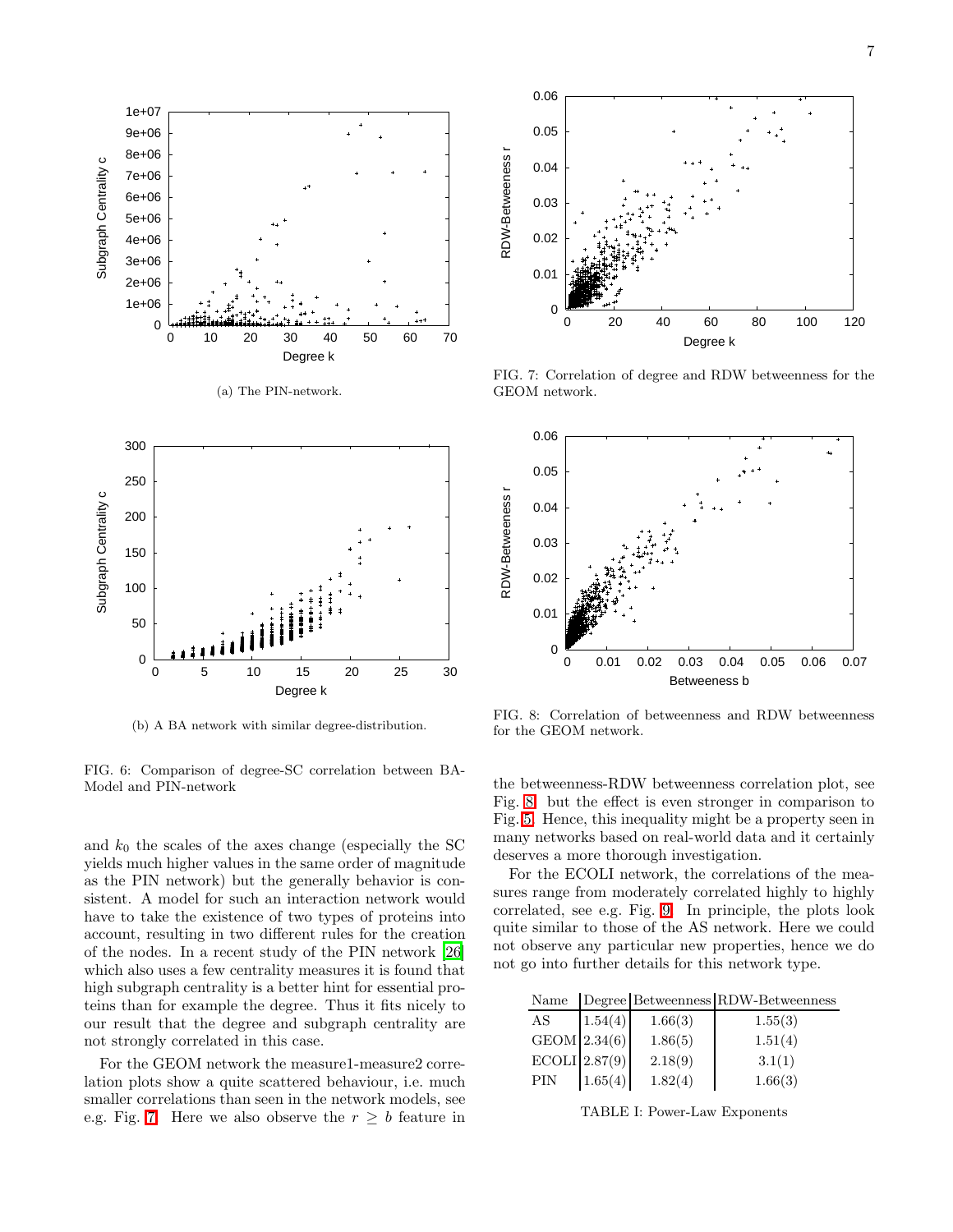

<span id="page-7-1"></span>FIG. 9: Correlations of betweenness and RDW betweenness on the ECOLI-network

Finally, we look just at the distribution of the centrality measures for the real-world networks. We find that all the real networks show a scale-free behavior, see e.g. Fig. [10.](#page-7-2) We have fitted power laws  $P(x) \propto x^{\gamma}$  to all data except for the the subgraph centrality, where the data was distributed only over a small interval, so a fit would be meaningless. The power-law exponents we calculated can be found in table [I.](#page-6-4) This shows that when just looking at the distributions of centrality measures, the behavior of the real-world network is also found for the BA model. Goh et al. [\[25](#page-8-25)] also found that for this model the betweeness distribution follows a power law. Only when considering correlations between different measures, one realizes that the so-far existing models, although having provided much value insight, have to be extended and/ or modified, to really capture the behavior found in the behavior of proteins, metabolic pathways, humans and other systems represented by networks.



<span id="page-7-2"></span>FIG. 10: RDW betweenness distribution for the GEOM network.

### VI. CONCLUSION

<span id="page-7-0"></span>In this paper we have studied four different local and global centrality measures to analyze the behavior of different model and real-world networks. First, the choice which measure is "most suitable" depends on the network that is used and which kind of information shall be extracted by calculating that measure. There does not seem to be an overall best measure that is optimal for all applications. The shortest-path betweenness might be feasible if the network can be assumed to contain global knowledge of optimal routes. But even in this case, when much traffic is on the network, it is certainly very often advisable to use non-shortest paths to reach the destination as quick as possible. In cases where participation in social sub-groups is of interest the subgraph centrality might be best whereas in situations where each node only passes information randomly to its nearest neighbors the random-walk betweenness should be the method of choice.

Nevertheless, in order to understand really how a network is organized, it sees not to be sufficient to study just one measure and its distribution. We have seen that for all real-world networks considered here, the distributions of all measures is indeed well described by power laws. But when considering correlations between different centrality measures we see that the most common random network models reflect the truth only partially since the scatter plots do look quite different compared to the real networks.

It seems that network models have to be more specifically for each application. One single mechanism like preferential attachment, at least if being used as the only mechanism to create the graph, is too simple to explain the complex properties of real-world networks. Models that incorporate evolution and growth of networks as represented for example in [\[23\]](#page-8-26) might be the key to give deeper insight why many networks show a scale-free behavior for one of their properties and still differ from simpler models like the BA model. Since each application will need its specific mechanism to generate a network, proposing new models for specific applications is beyond the scope of this work.

#### Acknowledgments

The authors have obtained financial support from the VolkswagenStiftung (Germany) within the program "Nachwuchsgruppen an Universitäten", and from the European Community via the DYGLAGEMEM program.